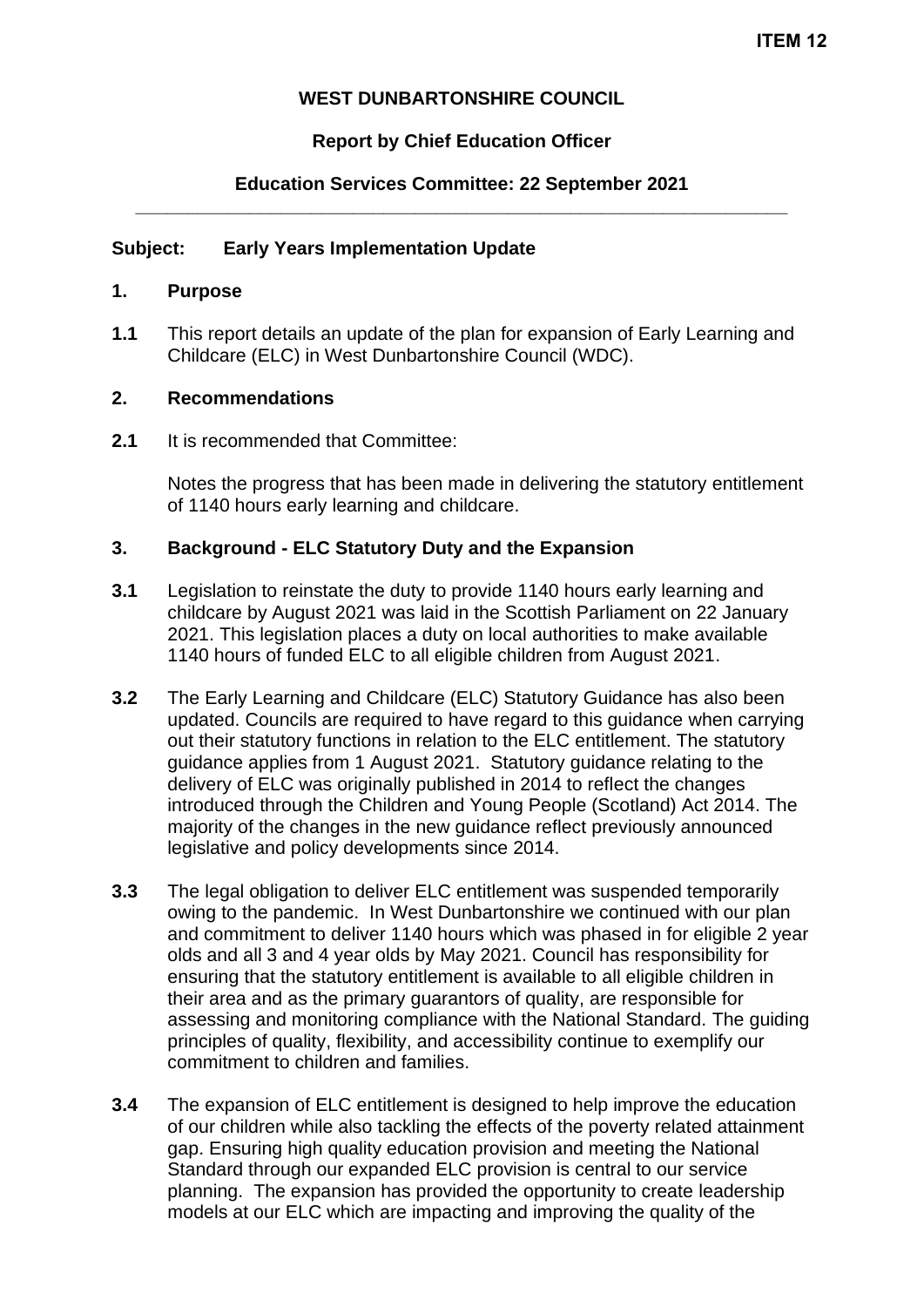provision and education provided for our children. We now have an expanded ELC service which provides high quality early learning and care at 29 settings which includes 9 new ELC services, 11funded partner providers and 9 Childminders.

**3.5** Parent uptake of ELC placements for eligible 2 year olds has slowly increased. Our funded partner providers and childminders are providing placements for eligible 2 year olds which has increased our capacity to deliver the policy for eligible 2 year olds. Most of our Council geographical areas can provide ELC for 2 year olds except Dalmuir, where there is a need for this service. Families in Dalmuir who have eligible 2 year old children, travel to Lennox ELCC Faifley and Clydebank ELCC for their placements which is a financial burden for the families. A review of assets in the area to repurpose for 2 year old provision is underway. This expansion of 2 year old provision will provide sufficient accessible ELC capacity for eligible 2 year olds which meets the principles of the expansion plan and will be located as conveniently geographically as possible and delivered in a fit for purpose setting.

# **4. Main Issues - Expansion Guiding Principles**

#### **Meeting the National Standard Criteria**

- **4.1** Our Improvement Framework for ELC has been designed to support improvement to ensure that ELC meet the National Standard Criteria through inspection.
- **4.2** Care Inspectorate inspection scrutiny was focussed on Covid safety throughout the pandemic. Last session the Care Inspectorate worked remotely to scrutinise services. This was supported by the Early Years Team and Care Inspection Improvement Service to ensure that services delivered Covid safe, high quality provision. The quality evaluation of children's health and well being supported and safeguarded during COVID-19 at all 11 settings

inspected, was rated very good..

- **4.3** On site inspections resumed in July. One inspection at an ELC was carried out by the Care Inspectorate using a combination of onsite and virtual methodology. This was a full inspection using the Care Standard Framework resulting in evaluative grades of good from below good. Of the 10 ELC settings inspected by the Care Inspectorate, between August 2019 and July 2021, using the Quality Standard Framework the following evaluations were given:
	- For Quality of Care and Support at 10 ELC: 7 settings rated good and above.
	- For Quality of Environment at 10 ELC: 8 settings were rated good and above.
	- For Quality of Staffing at 10 ELC: 8 settings were rated good and above.
	- For Quality of Management and Leadership at the 10 ELC: 8 settings were rated good and above.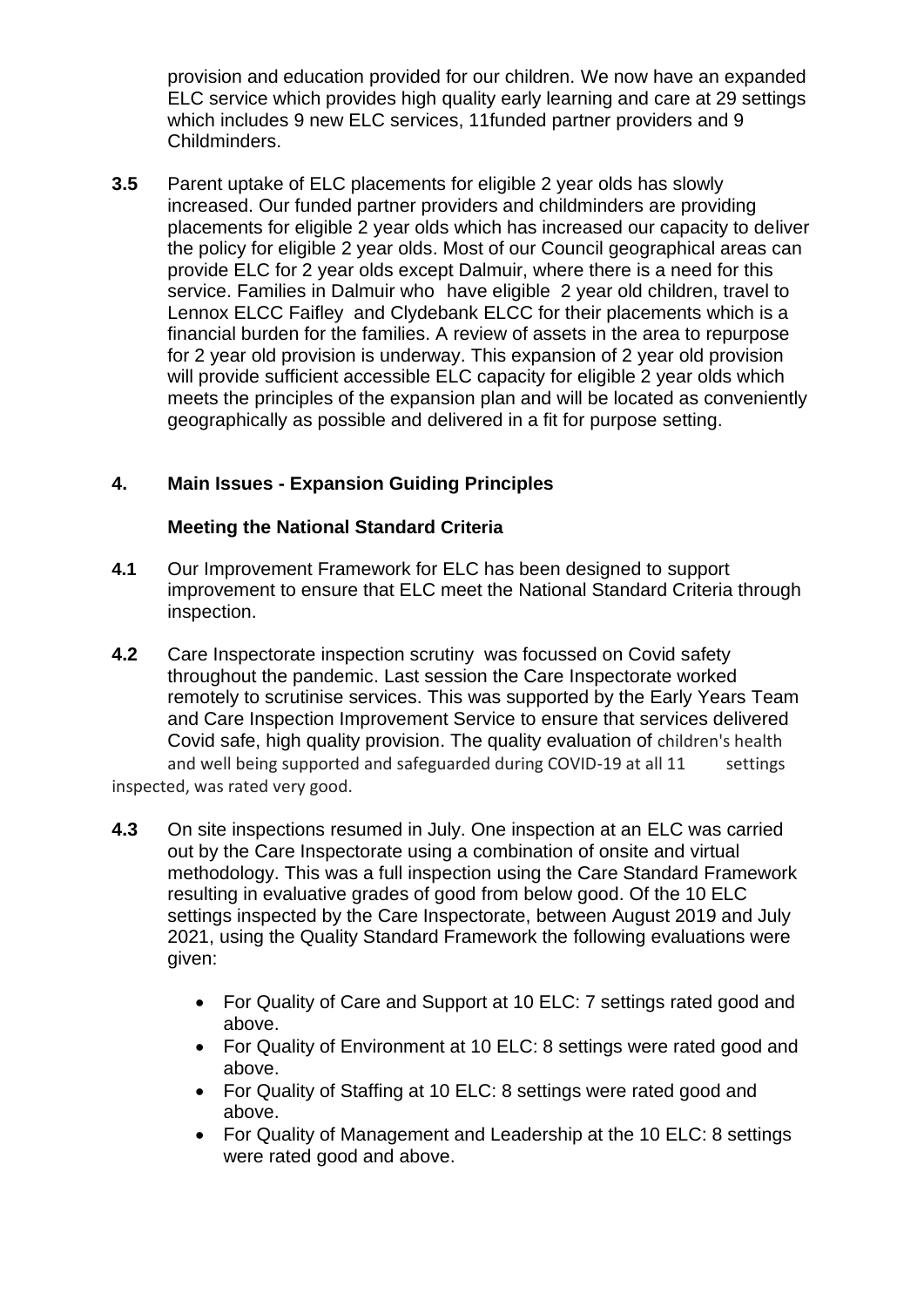Overall 90% of our ELC provision is currently evaluated at good and above. As previously reported to Committee, we continue to support ELC with evaluative grades below good. By using a combination of weekly meetings with this group of ELC leaders, one to one support, coaching and mentoring, professional learning and continued support from the Care Inspection Improvement Service focussed on improvement methodology, we expect at re-inspection grades to be good and above.

**4.4** The expanded hours will improve children's outcomes, help to close the poverty-related outcome gap, increase family resilience and support parents and carers into work, study or training as we recover from COVID.

## **5. Funding Follows the Child**

**5.1** A degree of flexibility will continue to apply to certain aspects of meeting the National Standard from August 2021. The Joint Delivery Board will undertake a review of the timetable for moving full implementation of Funding Follows the Child and the National Standard following the national roll-out of 1140 hours this August. This will take account of the need for sufficient notice required for both education authorities and ELC providers.

## **6. People Implications**

**6.1** As previously reported a high quality, diverse and well-qualified professional workforce is key to delivering the expansion and the quality of ELC that we need. Recruitment for expansion is complete.

## **7. Financial and Procurement Implications**

**7.1** As reported previously to ensure that it is protected for investment in early learning and childcare, the multi-year funding package for expansion is allocated through a specific grant. There are no changes to the multi-year funding allocation to this authority; figures are cumulative. The multi-year allocations for West Dunbartonshire:

| <b>Financial Year</b> | <b>Revenue</b><br>£m | <b>Capital</b><br>£m |
|-----------------------|----------------------|----------------------|
| 2018/19               | 1.410                | 0.580                |
| 2019/20               | 5.268                | 2.380                |
| 2020/21               | 8.717                | 4.480                |
| 2021/22               | 9.723                | 5.880                |
|                       |                      |                      |

**7.2** There are projects in this final year of the multi year funding for expansion which will further improve the quality and accessibility of ELC delivery. The Scottish Government advise that we refine the plan to meet the principles of expansion delivery; accessible, flexible, high quality provision. The remaining projects will provide the quality that we need and will also provide the compliance for Care Inspectorate standards required at some ELC where possible registration variations are required. The projects in scope are: Whitecrook ELCC, Lennox ELCC (Alexandria), Brucehill ELCC, Clydebank ELCC, Linnvale ELCC, Dalmonach ELCC, Dalmuir ELCC, and Gavinburn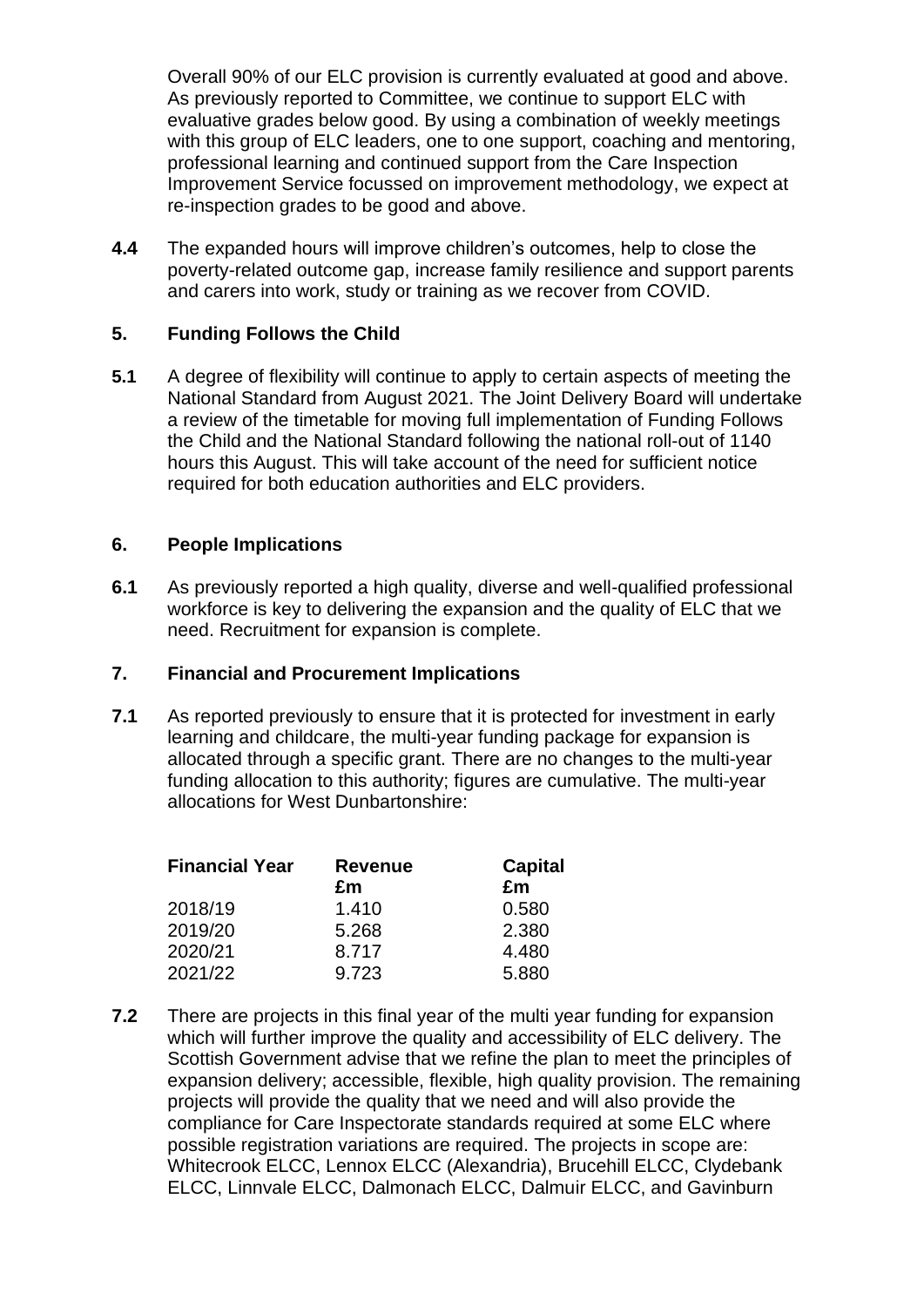ELCC. At this stage it is anticipated that the necessary works can be accommodated within existing budgeted resources.

## **8. Risk Analysis**

## **8.1 The Key Risks:**

- The quality of the offer of ELC at all funded providers to ensure that they meet the National Standard Criteria.
- Agreeing a sustainable rate year on year with funded partner providers.
- Completion of our final year projects to improve quality and compliance of our ELC assets.
- Potential risk of financial loss if we are unable to redirect funds to another project.
- It is unknown if any surplus balance in the multi year funding will be required to be paid back to the Scottish Government or deducted from the 2022/23 budget or allowed to carry forward.

# **9. Equalities Impact Assessment (EIA)**

**9.1** An EIA for the Expansion Plan was undertaken previously. There was no requirement to undertake another EIA for the purposes of this report as it is providing an update to Committee on the expansion.

### **10. Consultation**

- **10.1** Regular consultation with stakeholders including parents and carers, ELC staff, Unions, Council partners in the project and partner ELC providers continues through the various WDC fora and regular meetings.
- **10.2** Legal Services and the Section 95 Officer have been consulted in relation to the content of this report.

## **11. Strategic Assessment**

**11.1** This report reflects the Council's aspiration to have a strong local economy, improved employment opportunities and efficient and effective frontline services that improve the everyday lives of residents. These are strategic priorities for 2017-2022.

**Laura Mason** Chief Education Officer

| <b>Person to Contact:</b> | Kathy Morrison, Senior Education Officer, Education,<br>Learning and Attainment<br>Telephone No: 07813 534420 |
|---------------------------|---------------------------------------------------------------------------------------------------------------|
|                           | Email: kathy.morrison@west-dunbarton.gov.uk                                                                   |

**Background Papers:** Funding Follows the Child Update to Guidance March 2021: